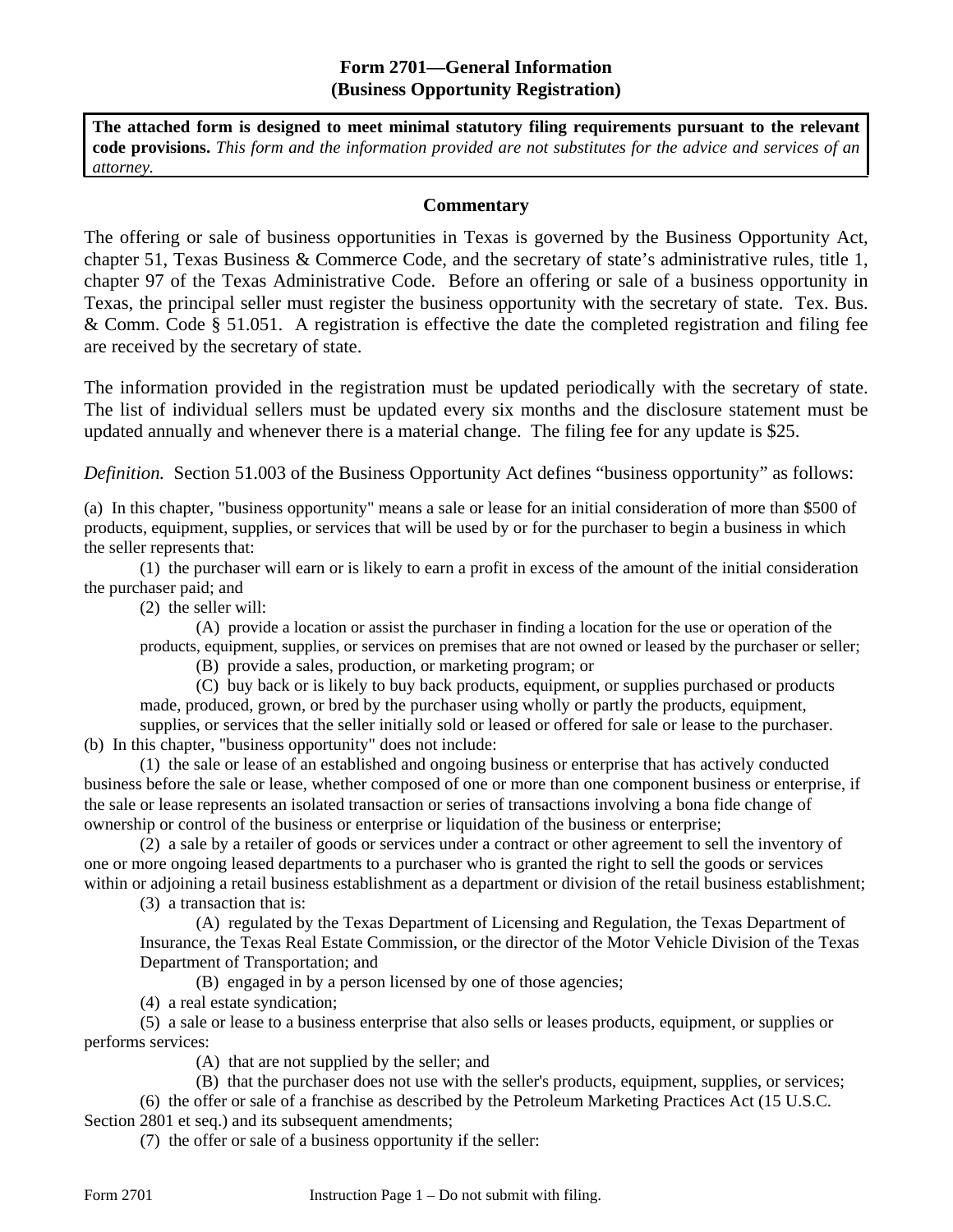(A) has a net worth of \$25 million or more according to the seller's audited balance sheet as of a date not earlier than the 13th month before the date of the transaction; or

(B) is at least 80 percent owned by another person who:

(i) in writing unconditionally guarantees performance by the person offering the business opportunity plan; and

(ii) has a net worth of more than \$25 million according to the person's most recent audited balance sheet as of a date not earlier than the 13th month before the date of the transaction; or

(8) an arrangement defined as a franchise by 16 C.F.R. Section 436.2(a) and its subsequent amendments if:

(A) the franchisor complies in all material respects in this state with 16 C.F.R. Part 436 and each order or other action of the Federal Trade Commission; and

(B) before offering for sale or selling a franchise in this state, a person files with the secretary of state a notice containing:

- (i) the name of the franchisor;
- (ii) the name under which the franchisor intends to transact business; and
- (iii) the franchisor's principal business address.

As a ministerial filing office, the Office of the Secretary of State cannot make a determination as to whether an activity constitutes a "business opportunity" under the statute. For assistance in determining whether a particular offering or sale must be registered, please consult your private attorney.

#### **Instructions for Form**

- **Business Opportunity and Seller Information:** Provide the names of the business opportunity, the principal seller, and any individuals who sell or will sell the business opportunity for the principal seller. The principal seller is the person registering the business opportunity. The address of the seller's principal place of business is required. It is requested that you provide a telephone number. The registered agent and office information is also requested so the business opportunity can be sent notice regarding its registration status, including involuntary termination.
- **Disclosure Statement and Proof of Security:** A disclosure statement or acceptable similar document and proof of security (if required) must be submitted with the registration. Acceptable similar documents include documents required by the Texas State Securities Board, Securities and Exchange Commission, and Federal Trade Commission so long as they contain all of the information required by §§ 51.152-51.164.
- **Sample Cover Sheet and Disclosure Statement Form:** Section 51.152, Tex. Bus. & Comm. Code, requires a business opportunity disclosure statement to be submitted under a specific cover. The sample cover sheet following the registration form meets the minimum requirements of § 51.152. The disclosure statement form following the cover sheet outlines the requirements set forth in §§ 51.152-51.164 and meets the minimum requirements of those sections.
- **Payment and Delivery Instructions:** The filing fee for a business opportunity registration is **\$195.** Fees may be paid by personal checks, money orders, LegalEase debit cards or American Express, Discover, MasterCard, and Visa credit cards. Checks or money orders must be payable through a U.S. bank or financial institution and made payable to the secretary of state. Fees paid by credit card are subject to a statutorily authorized convenience fee of 2.7 percent of the total fees.

The completed form, along with the filing fee, may be mailed to Registrations Unit, P.O. Box 13193, Austin, Texas 78711-3193 or delivered to the James Earl Rudder Office Building, 1019 Brazos, Austin, Texas 78701.

Revised 02/2017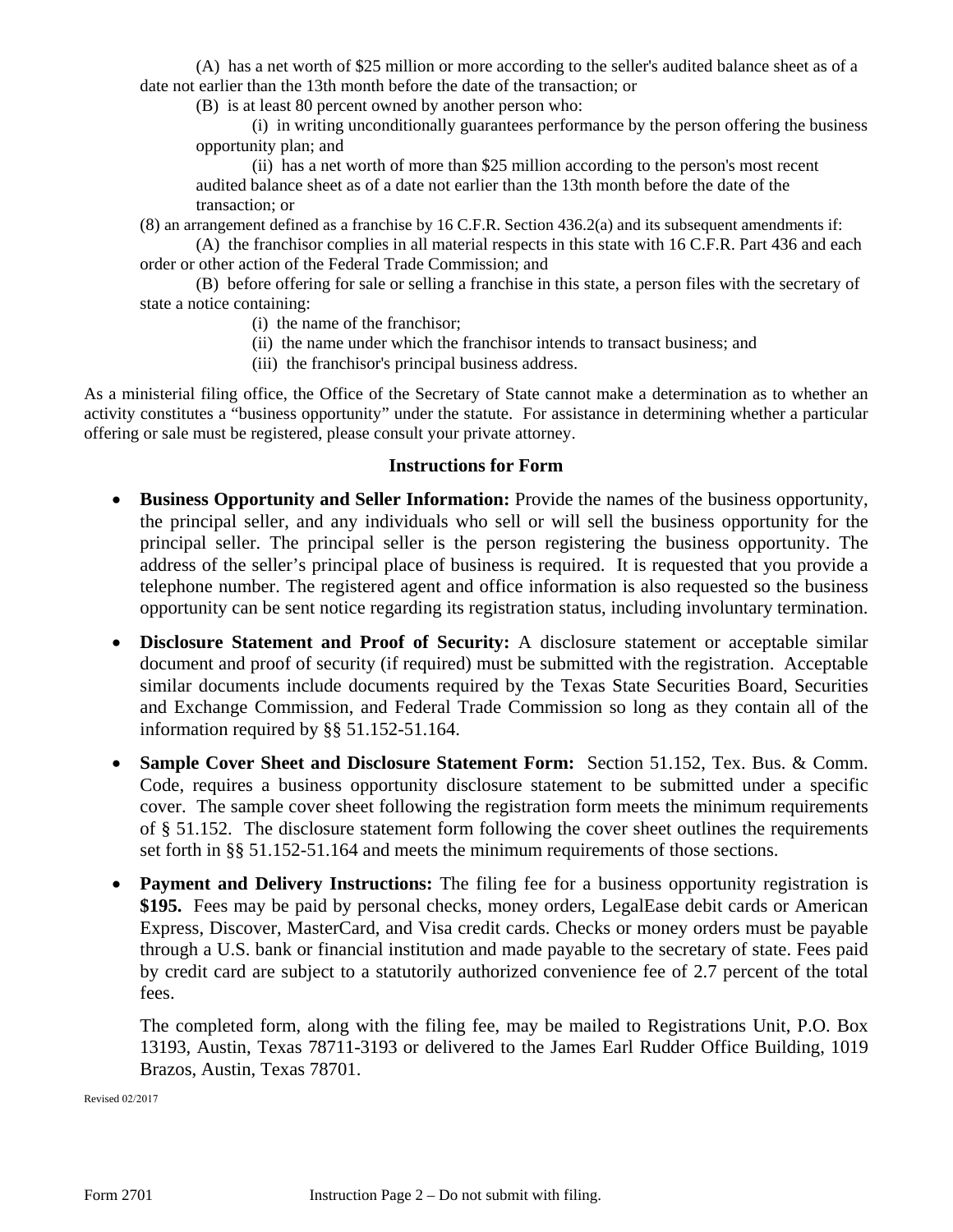| Form 2701 (Revised 02/17)<br>Submit in duplicate to:<br>Secretary of State<br><b>Registrations Unit</b><br>P.O. Box 13193<br>Austin, TX 78711-3193 |                                 | <b>Business Opportunity</b>                                                                                                                                                                  | This space reserved for office use. |     |
|----------------------------------------------------------------------------------------------------------------------------------------------------|---------------------------------|----------------------------------------------------------------------------------------------------------------------------------------------------------------------------------------------|-------------------------------------|-----|
| Filing Fee: \$195                                                                                                                                  |                                 | <b>Registration</b>                                                                                                                                                                          |                                     |     |
| Name:                                                                                                                                              |                                 | <b>Name of Business Opportunity</b>                                                                                                                                                          |                                     |     |
| Name:                                                                                                                                              |                                 | <b>Principal Seller and Principal Place of Business</b><br>Phone:                                                                                                                            |                                     |     |
| Address:                                                                                                                                           | <b>Street</b>                   | City<br><b>Individual Sellers</b>                                                                                                                                                            | <b>State</b>                        | Zip |
| Name:                                                                                                                                              |                                 |                                                                                                                                                                                              |                                     |     |
| Residence<br>Address:                                                                                                                              | <b>Street</b>                   | City                                                                                                                                                                                         | State Zip                           |     |
| Name:                                                                                                                                              |                                 |                                                                                                                                                                                              |                                     |     |
| Residence<br>Address:                                                                                                                              | <b>Street</b>                   | City                                                                                                                                                                                         | State Zip                           |     |
| Name:                                                                                                                                              |                                 |                                                                                                                                                                                              |                                     |     |
| Residence<br>Address:                                                                                                                              | <b>Street</b>                   | City                                                                                                                                                                                         | State                               | Zip |
|                                                                                                                                                    |                                 | LIST ANY OTHER INDIVIDUAL SELLERS ON A SEPARATE SHEET<br><b>Registered Agent/Office</b>                                                                                                      |                                     |     |
| Name:                                                                                                                                              |                                 |                                                                                                                                                                                              |                                     |     |
| Address:                                                                                                                                           |                                 |                                                                                                                                                                                              |                                     |     |
|                                                                                                                                                    | <b>Street</b>                   | City<br><b>Disclosure Statement</b>                                                                                                                                                          | State Zip                           |     |
|                                                                                                                                                    |                                 | A disclosure statement, or acceptable similar document, meeting the requirements of subchapter D of<br>the Business Opportunity Act, Texas Business & Commerce Code Chapter 51, is attached. |                                     |     |
|                                                                                                                                                    |                                 | <b>Proof of Security</b> (Select either A or B.)                                                                                                                                             |                                     |     |
|                                                                                                                                                    |                                 | A. A copy of a bond, notice of trust account, or irrevocable letter of credit is attached.                                                                                                   |                                     |     |
|                                                                                                                                                    | opportunity will earn a profit. | B. Security is not required because seller will not represent that a purchaser of the business                                                                                               |                                     |     |
|                                                                                                                                                    |                                 | <b>Execution</b>                                                                                                                                                                             |                                     |     |
| Date:                                                                                                                                              |                                 |                                                                                                                                                                                              |                                     |     |
|                                                                                                                                                    |                                 | Signature of authorized person for principal seller                                                                                                                                          |                                     |     |

Printed or typed name of authorized person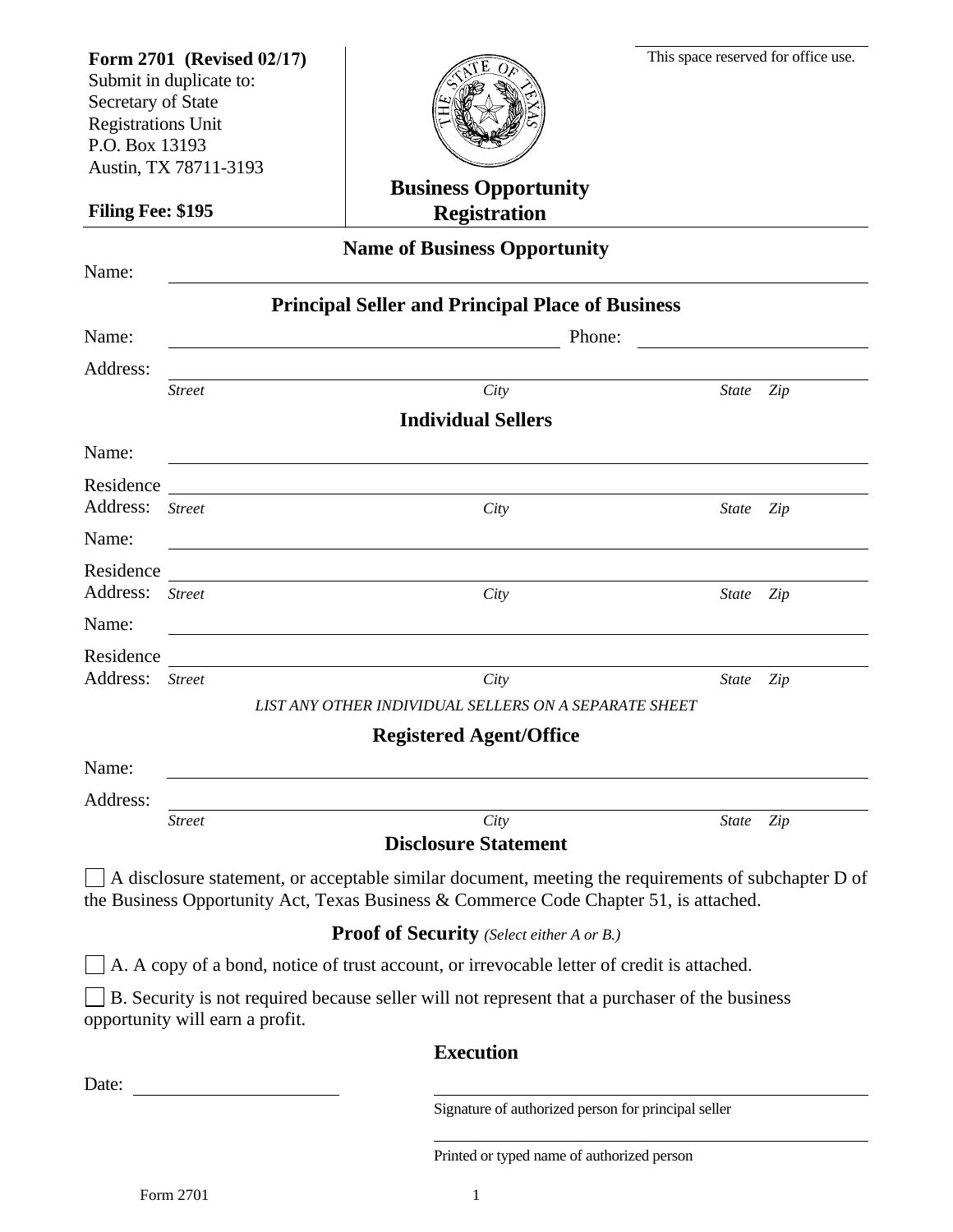## **DISCLOSURES REQUIRED BY TEXAS LAW**

**The State of Texas has not reviewed and does not endorse, approve, recommend, or sponsor any business opportunity. The information contained in this disclosure has not been verified by the state. If you have any questions about this investment, see an attorney before you sign a contract or agreement.**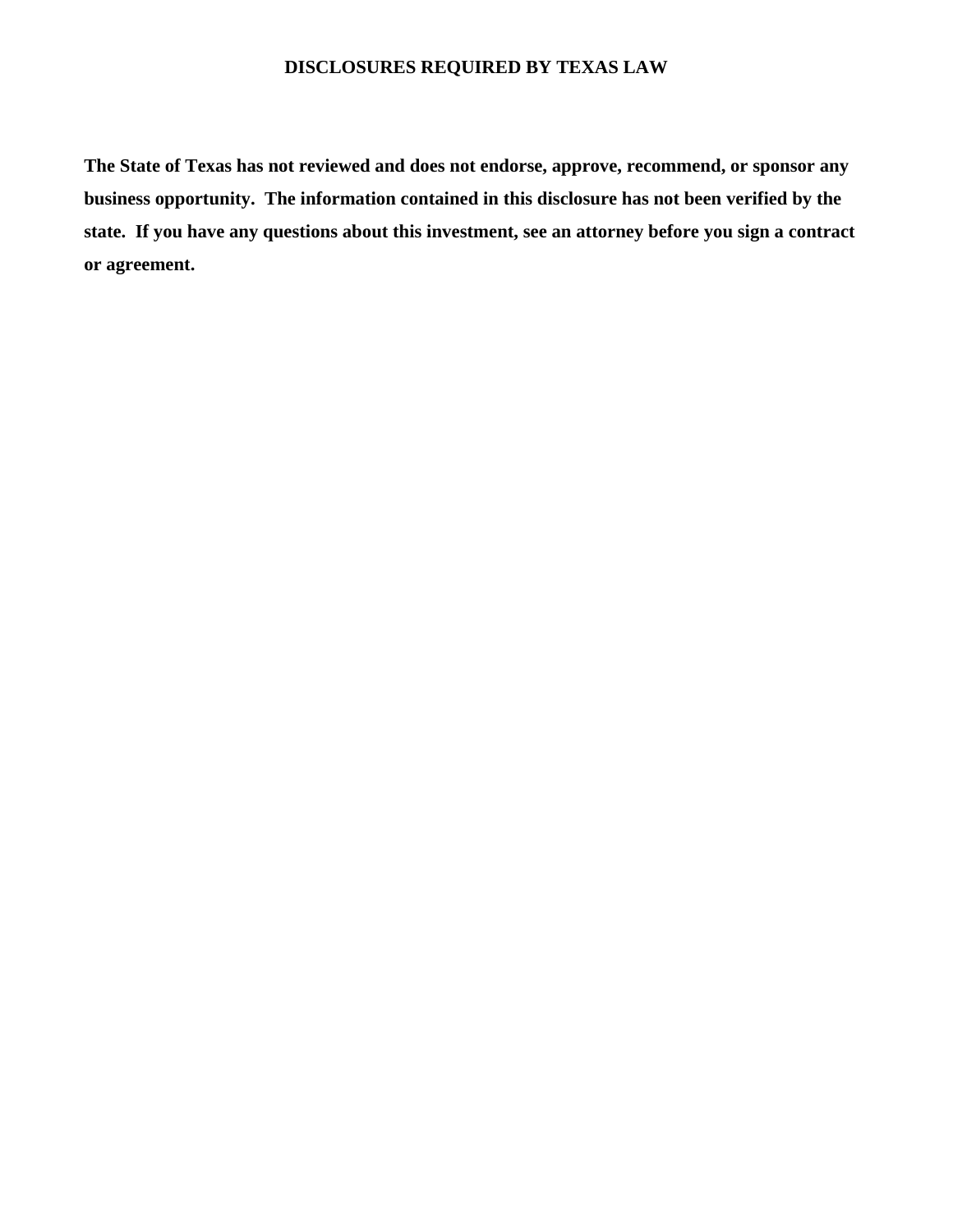

# **Business Opportunity Disclosure Statement**

*(Use Additional Sheets as Necessary)* 

#### **Names and Addresses** (required by § 51.153)

| Name of Principal Seller (the "seller"):                                                                |  |
|---------------------------------------------------------------------------------------------------------|--|
| Each name under which the seller has<br>transacted, is transacting, or intends to<br>transact business: |  |
| Name of any parent or affiliated<br>company that will engage in a business                              |  |
| transaction with the purchaser or that                                                                  |  |
| takes responsibility for statements made                                                                |  |
| by the seller:                                                                                          |  |

Governing Persons *(names, addresses, and titles of the seller's officers, directors, trustees, general partners, general managers, and principal executives)* 

| Name:    |               |                                                                                                               | Title: |                     |
|----------|---------------|---------------------------------------------------------------------------------------------------------------|--------|---------------------|
| Address: |               |                                                                                                               |        |                     |
|          | <b>Street</b> | City                                                                                                          |        | <b>State</b><br>Zip |
| Name:    |               |                                                                                                               | Title: |                     |
| Address: |               |                                                                                                               |        |                     |
|          | <b>Street</b> | City                                                                                                          |        | Zip<br><b>State</b> |
| Name:    |               |                                                                                                               | Title: |                     |
| Address: |               |                                                                                                               |        |                     |
|          | <b>Street</b> | City                                                                                                          |        | <b>State</b><br>Zip |
| Name:    |               |                                                                                                               | Title: |                     |
| Address: |               |                                                                                                               |        |                     |
|          | <b>Street</b> | City                                                                                                          |        | State<br>Zip        |
| Name:    |               |                                                                                                               | Title: |                     |
| Address: |               |                                                                                                               |        |                     |
|          | <b>Street</b> | City                                                                                                          |        | State<br>Zip        |
|          |               | Owners (names, addresses, and titles of shareholders owning more than 20 percent of the shares of the seller) |        |                     |
| Name:    |               |                                                                                                               | Title: |                     |
| Address: |               |                                                                                                               |        |                     |
|          | <b>Street</b> | City                                                                                                          |        | State<br>Zip        |
| Name:    |               |                                                                                                               | Title: |                     |
| Address: |               |                                                                                                               |        |                     |
|          | <b>Street</b> | City                                                                                                          |        | Zip<br>State        |
| Name:    |               |                                                                                                               | Title: |                     |
| Address: |               |                                                                                                               |        |                     |
|          | <b>Street</b> | City                                                                                                          |        | <b>State</b><br>Zip |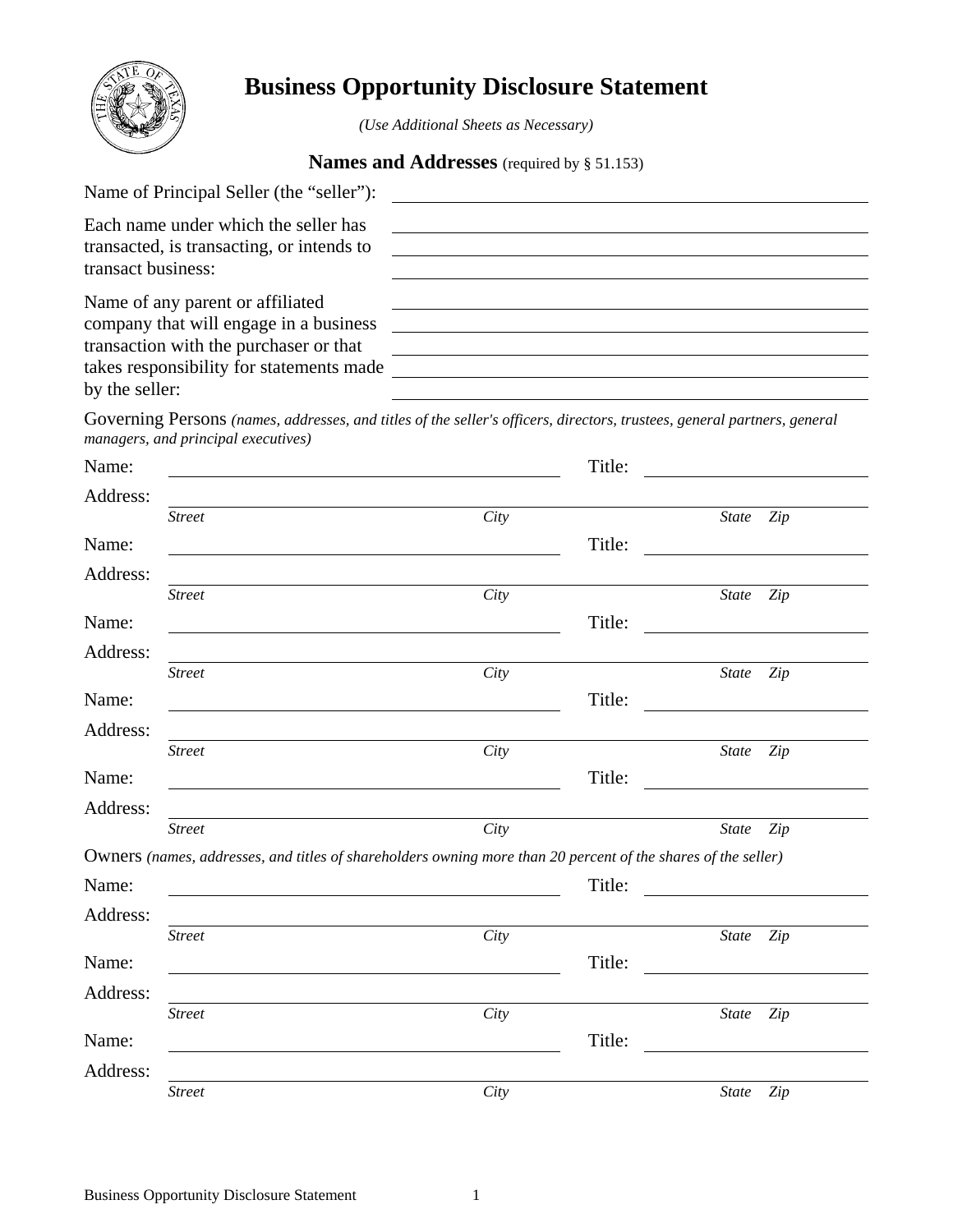| Name:    |                                                            |                                                                                                                       | Title: |              |     |
|----------|------------------------------------------------------------|-----------------------------------------------------------------------------------------------------------------------|--------|--------------|-----|
| Address: |                                                            |                                                                                                                       |        |              |     |
|          | <b>Street</b>                                              | City                                                                                                                  |        | <b>State</b> | Zip |
| Name:    |                                                            |                                                                                                                       | Title: |              |     |
| Address: |                                                            |                                                                                                                       |        |              |     |
|          | <b>Street</b>                                              | City                                                                                                                  |        | <i>State</i> | Zip |
|          | activities relating to the sale of business opportunities) | Other Responsible Persons (names, addresses, and titles of any other persons responsible for the seller's business    |        |              |     |
| Name:    |                                                            | <u> 1989 - Johann Stoff, deutscher Stoff, der Stoff, der Stoff, der Stoff, der Stoff, der Stoff, der Stoff, der S</u> | Title: |              |     |
| Address: |                                                            |                                                                                                                       |        |              |     |
|          | <b>Street</b>                                              | City                                                                                                                  |        | <b>State</b> | Zip |
| Name:    |                                                            |                                                                                                                       | Title: |              |     |
| Address: |                                                            |                                                                                                                       |        |              |     |
|          | <b>Street</b>                                              | City                                                                                                                  |        | <b>State</b> | Zip |
| Name:    |                                                            |                                                                                                                       | Title: |              |     |
| Address: |                                                            |                                                                                                                       |        |              |     |
|          | <b>Street</b>                                              | City                                                                                                                  |        | State Zip    |     |
| Name:    |                                                            |                                                                                                                       | Title: |              |     |
| Address: |                                                            |                                                                                                                       |        |              |     |
|          | <b>Street</b>                                              | City                                                                                                                  |        | State        | Zip |
| Name:    |                                                            |                                                                                                                       | Title: |              |     |
| Address: |                                                            |                                                                                                                       |        |              |     |
|          | <b>Street</b>                                              | City                                                                                                                  |        | State        | Zip |
|          |                                                            | <b>Sales Periods</b> (required by § 51.154)                                                                           |        |              |     |
|          |                                                            | 1. Period during which the seller has sold business opportunities:                                                    |        |              |     |

2. Period during which the seller has sold business opportunities involving the products, equipment, supplies, or services the seller is offering to the purchaser:

## **Services Description** (required by § 51.155)

Detailed description of the actual services the seller undertakes to perform for the purchaser:

For each location at which the seller promises to perform services in connection with the placement of products, equipment, or supplies, state (a) the full nature of those services; and (b) the nature of any agreements to be made with the owners or managers of the location *(enter N/A if no such location)*: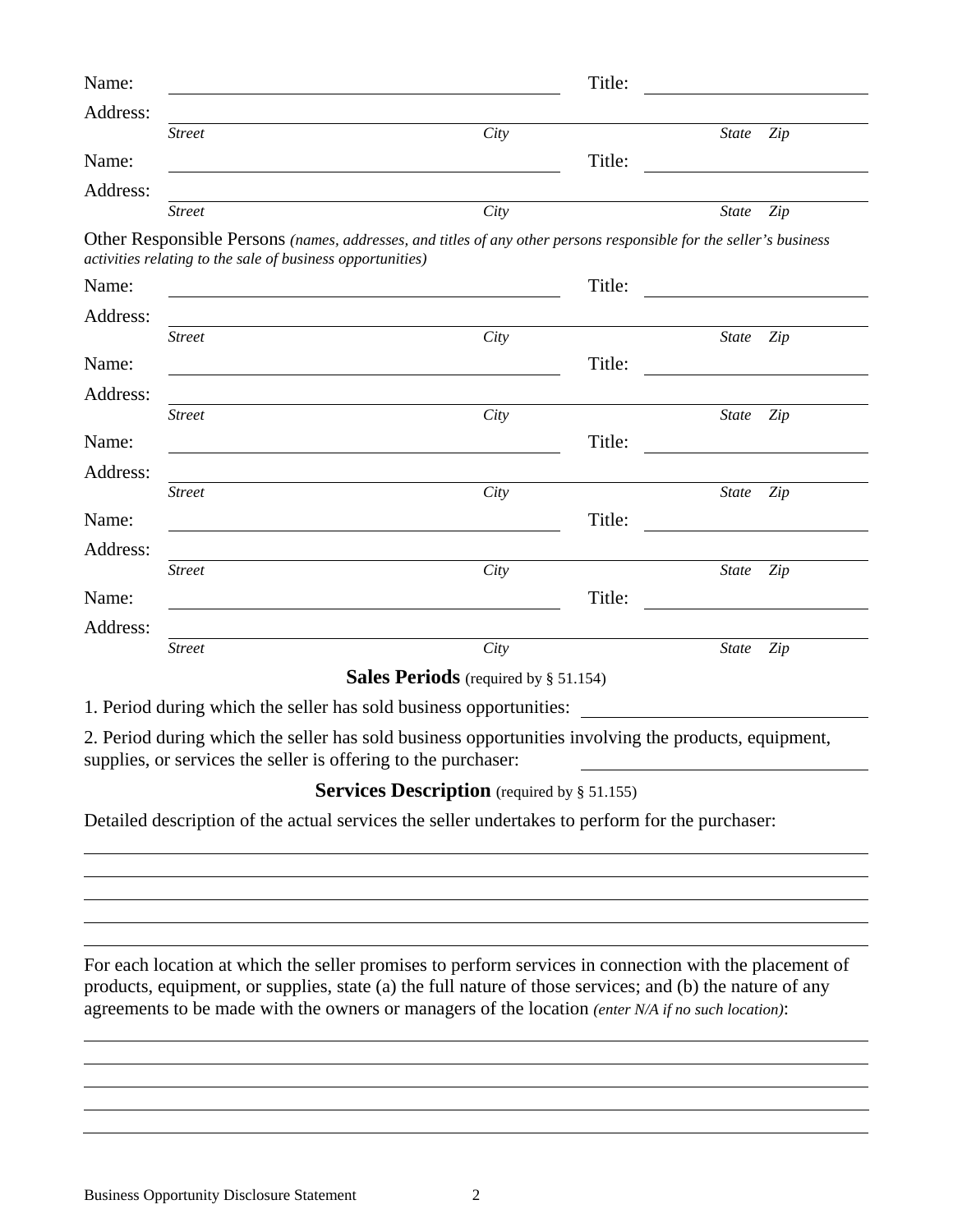## **Updated Financial Statement**  (required by § 51.156)

 $\Box$  A copy of a financial statement of the seller that was prepared according to generally accepted accounting principles within the previous 13 months and that has been updated to reflect any material change in the seller's financial condition is enclosed.

#### **Training Description** (required by § 51.157)

If the seller promises training, a complete description of the training, including (1) the length of the training; and (2) any costs of the training that the purchaser will be required to incur, including travel and lodging expenses *(if the seller does not promise training, enter N/A)*:

#### **Security Description** (required by § 51.158) *(Select A, B, C, or D, as applicable.)*

- $\Box$  A. As required by Texas law, the seller has secured a bond issued by  $\Box$ surety company authorized to do business in this state. Before signing a contract to purchase this business opportunity, you should confirm the bond's status with the surety company.
- $\vert \vert$  B. As required by Texas law, the seller has established a trust account with Before signing a contract to purchase this business opportunity, you should confirm with the bank or savings institution the current status of the trust account.
- C. As required by Texas law, the seller has obtained an irrevocable letter of credit from . Before signing a contract to purchase this business opportunity, you should confirm the current status of the letter of credit with the issuer.
- D. The seller is not required to establish security.

### **Delivery Date; Cancellation of Contract** (required by § 51.159)

*(Select A or B, as applicable.)*

- $\Box$  A. The seller is not required to deliver to the purchaser the product, equipment, or supplies necessary to begin substantial operation of the business by a stated definite or approximate delivery date.
- $\Box$  B. The seller is required to deliver to the purchaser the product, equipment, or supplies necessary to begin substantial operation of the business by a stated definite or approximate delivery date. If the seller fails to deliver the product, equipment, or supplies necessary to begin substantial operation of the business within 45 days of the delivery date stated in your contract, you may notify the seller in writing and cancel your contract.

### **Sale or Earnings Representation** (required by § 51.160)

*(Select A or B, as applicable.)*

- A. The seller has not made a statement concerning sales or earnings that may be made through the business opportunity.
- B. The seller has made a statement concerning sales or earnings that may be made through the business opportunity. The total number of purchasers of business opportunities involving the product, equipment, supplies, or services being offered who to the seller's knowledge have, not earlier than the third year before the date of the disclosure statement, actually achieved sales of or received earnings in the amount or range specified is:

The total number of purchasers who, not earlier than the third year before the date of the disclosure statement, purchased business opportunities involving the product, equipment, supplies, or services being offered is: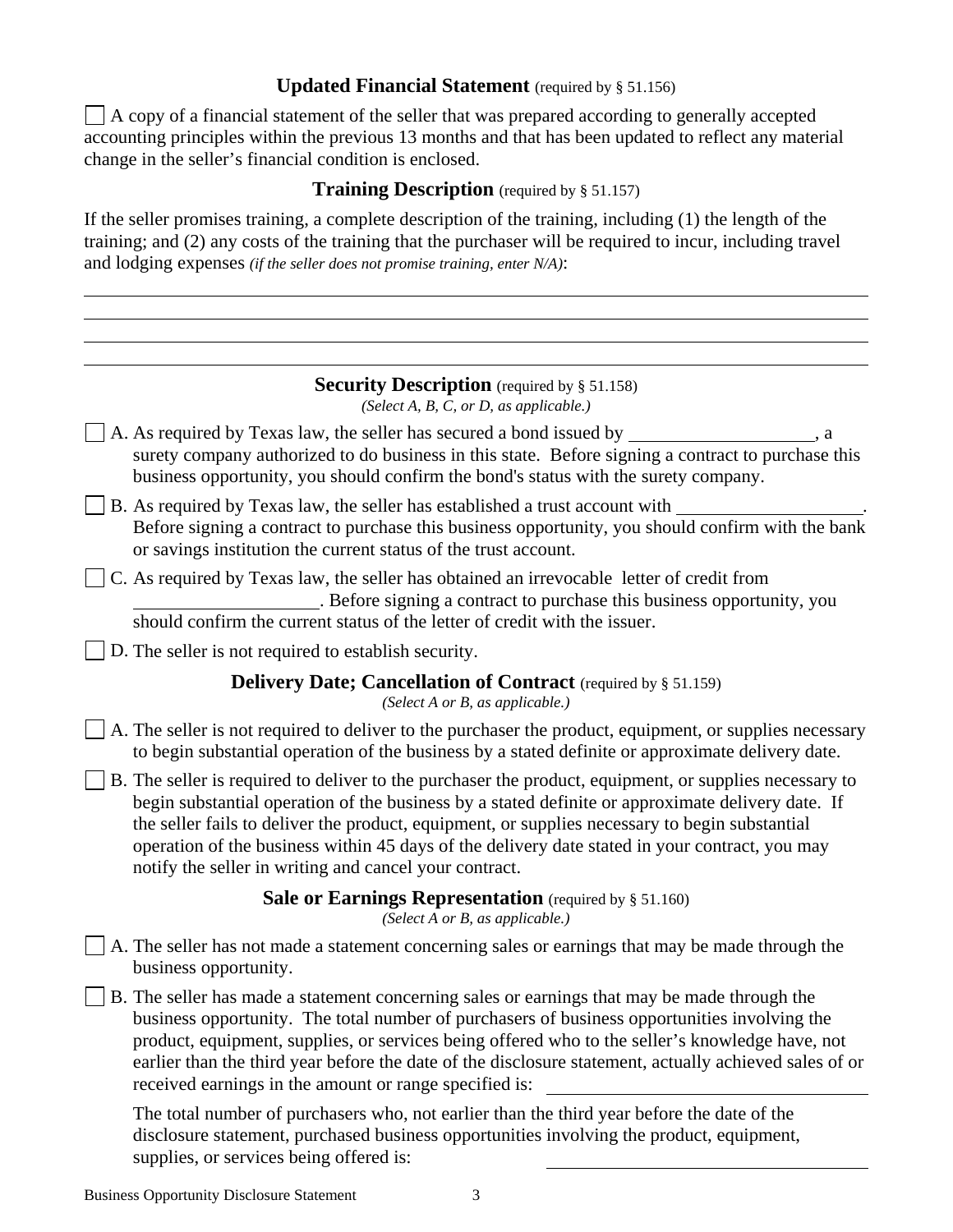#### **Legal Action History** (required by § 51.161)

*(To be completed for persons described by § 51.153—Persons listed in the "Names and Addresses" Section above)* 

|  |  | 1. Name: |
|--|--|----------|
|--|--|----------|

| The person named above:<br>(Select A, B, C, D, or E, as applicable, and complete the accompanying information.)                                                                                                                                                                                                                                                                                                                                               |
|---------------------------------------------------------------------------------------------------------------------------------------------------------------------------------------------------------------------------------------------------------------------------------------------------------------------------------------------------------------------------------------------------------------------------------------------------------------|
| $\Box$ A. during the previous seven fiscal years, has been convicted of a felony, or pleaded nolo contendere<br>to a felony charge, involving fraud, embezzlement, fraudulent conversion, or misappropriation of<br>property;                                                                                                                                                                                                                                 |
|                                                                                                                                                                                                                                                                                                                                                                                                                                                               |
| Date of entry of any plea of nolo contendere, conviction, judgment, or decision:                                                                                                                                                                                                                                                                                                                                                                              |
| mm/dd/vvvv<br>Penalty imposed, if any:                                                                                                                                                                                                                                                                                                                                                                                                                        |
| Damages assessed, if any:                                                                                                                                                                                                                                                                                                                                                                                                                                     |
| Terms of any settlement or order:                                                                                                                                                                                                                                                                                                                                                                                                                             |
|                                                                                                                                                                                                                                                                                                                                                                                                                                                               |
| B. during the previous seven fiscal years, has been held liable in a civil action resulting in a final<br>judgment, or has settled out of court a civil action, involving: (i) allegations of fraud,<br>embezzlement, fraudulent conversion, or misappropriation of property; (ii) the use of untrue or<br>misleading representations in an attempt to sell or dispose of property; or (iii) the use of unfair,<br>unlawful, or deceptive business practices; |
| Identity and location of any court or agency: ___________________________________                                                                                                                                                                                                                                                                                                                                                                             |
| Date of entry of any plea of nolo contendere, conviction, judgment, or decision: $\frac{1}{nm/dd\sqrt{yyy}}$                                                                                                                                                                                                                                                                                                                                                  |
| Penalty imposed, if any:                                                                                                                                                                                                                                                                                                                                                                                                                                      |
| Damages assessed, if any:                                                                                                                                                                                                                                                                                                                                                                                                                                     |
| Terms of any settlement or order:                                                                                                                                                                                                                                                                                                                                                                                                                             |
| Date, nature, and issuer of any order or ruling:                                                                                                                                                                                                                                                                                                                                                                                                              |
| $\Box$ C. is a party to a civil action involving: (1) allegations of fraud, embezzlement, fraudulent<br>conversion, or misappropriation of property; (2) the use of untrue or misleading representations<br>in an attempt to sell or dispose of property; or (3) the use of unfair, unlawful, or deceptive<br>business practices;                                                                                                                             |
|                                                                                                                                                                                                                                                                                                                                                                                                                                                               |
| Date of entry of any plea of nolo contendere, conviction, judgment, or decision: $\frac{1}{nm/dd/yyyy}$                                                                                                                                                                                                                                                                                                                                                       |
| <u> 1989 - Johann Stoff, deutscher Stoffen und der Stoffen und der Stoffen und der Stoffen und der Stoffen und der</u><br>Penalty imposed, if any:                                                                                                                                                                                                                                                                                                            |
| Damages assessed, if any:                                                                                                                                                                                                                                                                                                                                                                                                                                     |
| Terms of any settlement or order:                                                                                                                                                                                                                                                                                                                                                                                                                             |
|                                                                                                                                                                                                                                                                                                                                                                                                                                                               |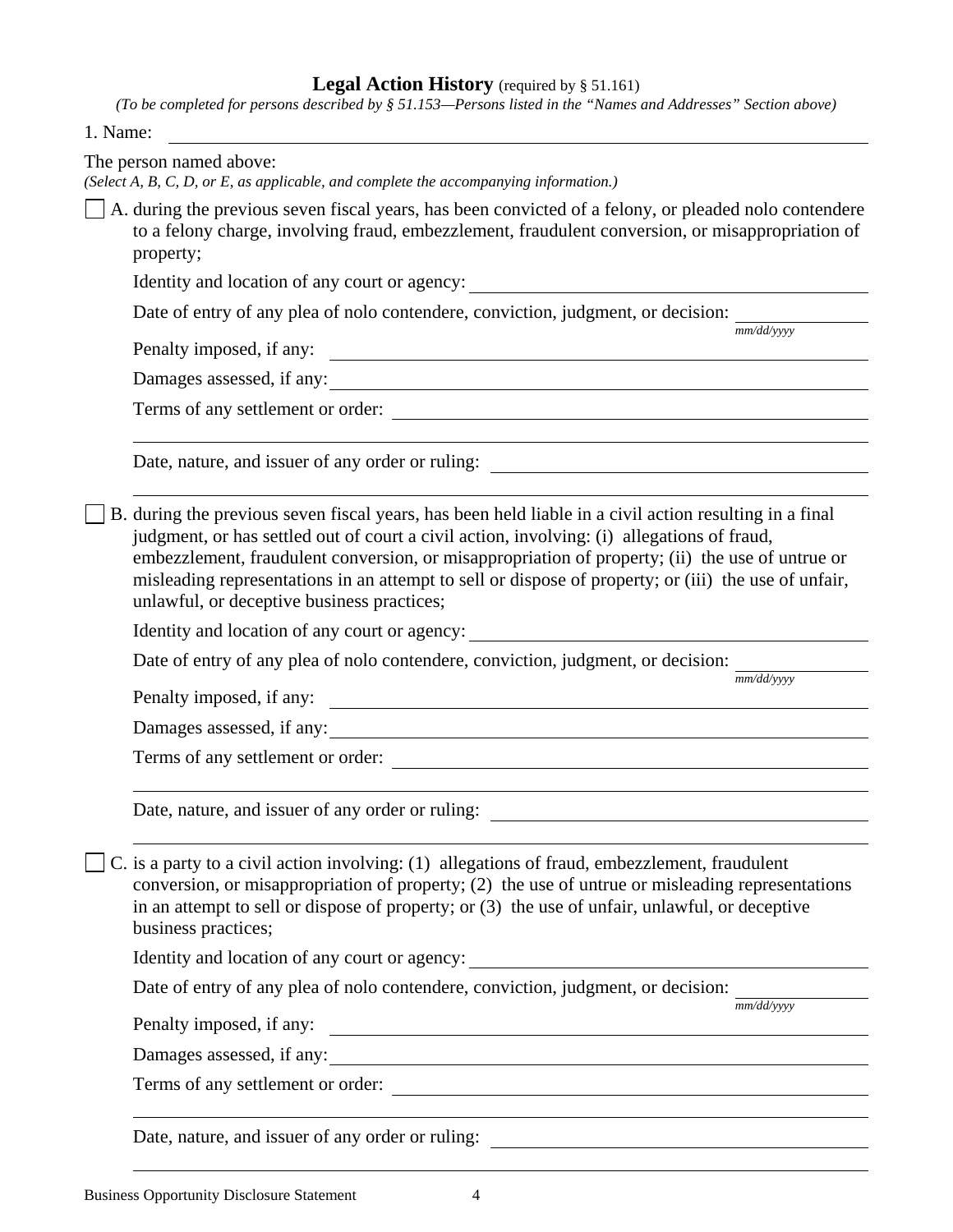| D. is subject to an injunction or restrictive order relating to business activity as a result of an action<br>brought by a public agency or department; or                                                                                                                                                                                                                                                                                                    |            |
|---------------------------------------------------------------------------------------------------------------------------------------------------------------------------------------------------------------------------------------------------------------------------------------------------------------------------------------------------------------------------------------------------------------------------------------------------------------|------------|
|                                                                                                                                                                                                                                                                                                                                                                                                                                                               |            |
| Date of entry of any plea of nolo contendere, conviction, judgment, or decision:                                                                                                                                                                                                                                                                                                                                                                              |            |
| Penalty imposed, if any:                                                                                                                                                                                                                                                                                                                                                                                                                                      | mm/dd/yyyy |
| Damages assessed, if any:                                                                                                                                                                                                                                                                                                                                                                                                                                     |            |
| Terms of any settlement or order:                                                                                                                                                                                                                                                                                                                                                                                                                             |            |
|                                                                                                                                                                                                                                                                                                                                                                                                                                                               |            |
| E. none of the above.                                                                                                                                                                                                                                                                                                                                                                                                                                         |            |
| 2. Name:                                                                                                                                                                                                                                                                                                                                                                                                                                                      |            |
| The person named above:<br>(Select A, B, C, D, or E, as applicable, and complete the accompanying information.)                                                                                                                                                                                                                                                                                                                                               |            |
| A. during the previous seven fiscal years, has been convicted of a felony, or pleaded nolo contendere<br>to a felony charge, involving fraud, embezzlement, fraudulent conversion, or misappropriation of<br>property;                                                                                                                                                                                                                                        |            |
|                                                                                                                                                                                                                                                                                                                                                                                                                                                               |            |
| Date of entry of any plea of nolo contendere, conviction, judgment, or decision:                                                                                                                                                                                                                                                                                                                                                                              |            |
|                                                                                                                                                                                                                                                                                                                                                                                                                                                               | mm/dd/yyyy |
| Damages assessed, if any:                                                                                                                                                                                                                                                                                                                                                                                                                                     |            |
| Terms of any settlement or order:                                                                                                                                                                                                                                                                                                                                                                                                                             |            |
|                                                                                                                                                                                                                                                                                                                                                                                                                                                               |            |
| B. during the previous seven fiscal years, has been held liable in a civil action resulting in a final<br>judgment, or has settled out of court a civil action, involving: (i) allegations of fraud,<br>embezzlement, fraudulent conversion, or misappropriation of property; (ii) the use of untrue or<br>misleading representations in an attempt to sell or dispose of property; or (iii) the use of unfair,<br>unlawful, or deceptive business practices; |            |
|                                                                                                                                                                                                                                                                                                                                                                                                                                                               |            |
| Date of entry of any plea of nolo contendere, conviction, judgment, or decision: $\frac{1}{\text{mm}/\text{dd}/\text{yyy}}$                                                                                                                                                                                                                                                                                                                                   |            |
| Penalty imposed, if any:                                                                                                                                                                                                                                                                                                                                                                                                                                      |            |
| Damages assessed, if any:<br><u> 1989 - Johann Stoff, deutscher Stoffen und der Stoffen und der Stoffen und der Stoffen und der Stoffen und de</u>                                                                                                                                                                                                                                                                                                            |            |
| Terms of any settlement or order:                                                                                                                                                                                                                                                                                                                                                                                                                             |            |
|                                                                                                                                                                                                                                                                                                                                                                                                                                                               |            |
| C. is a party to a civil action involving: (1) allegations of fraud, embezzlement, fraudulent                                                                                                                                                                                                                                                                                                                                                                 |            |

conversion, or misappropriation of property; (2) the use of untrue or misleading representations in an attempt to sell or dispose of property; or  $(3)$  the use of unfair, unlawful, or deceptive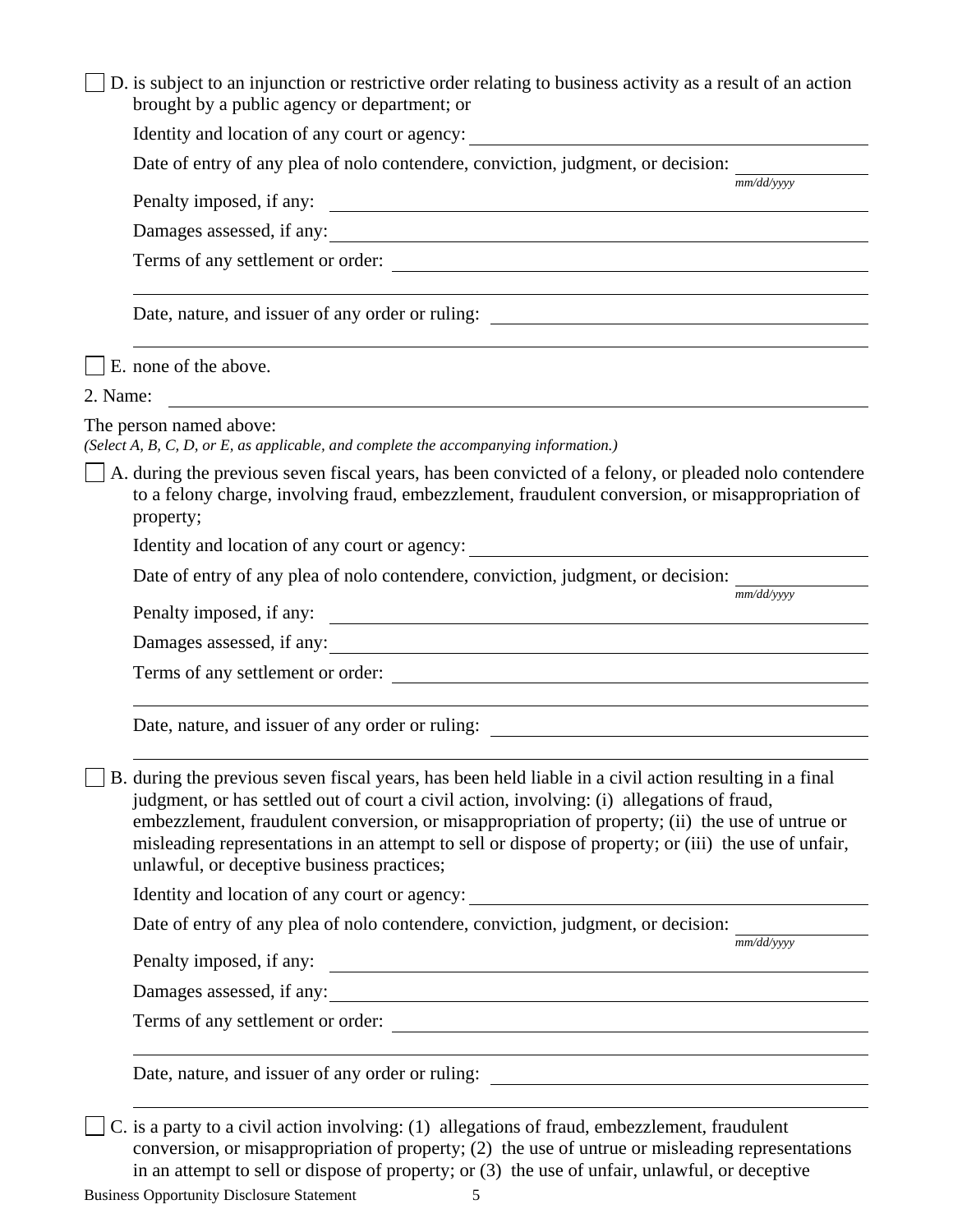Terms of any settlement or order: Terms of any settlement or order: Identity and location of any court or agency: business practices; Identity and location of any court or agency: Date of entry of any plea of nolo contendere, conviction, judgment, or decision: *mm/dd/yyyy*  Penalty imposed, if any: Damages assessed, if any: Terms of any settlement or order: Date, nature, and issuer of any order or ruling: D. is subject to an injunction or restrictive order relating to business activity as a result of an action brought by a public agency or department; or Date of entry of any plea of nolo contendere, conviction, judgment, or decision: *mm/dd/yyyy*  Penalty imposed, if any: Damages assessed, if any: Date, nature, and issuer of any order or ruling: E. none of the above. 3. Name: The person named above: *(Select A, B, C, D, or E, as applicable, and complete the accompanying information.)* A. during the previous seven fiscal years, has been convicted of a felony, or pleaded nolo contendere to a felony charge, involving fraud, embezzlement, fraudulent conversion, or misappropriation of property. Identity and location of any court or agency: Date of entry of any plea of nolo contendere, conviction, judgment, or decision: *mm/dd/yyyy*  Penalty imposed, if any: Damages assessed, if any: Date, nature, and issuer of any order or ruling: B. during the previous seven fiscal years, has been held liable in a civil action resulting in a final judgment, or has settled out of court a civil action, involving: (i) allegations of fraud, embezzlement, fraudulent conversion, or misappropriation of property; (ii) the use of untrue or misleading representations in an attempt to sell or dispose of property; or (iii) the use of unfair, unlawful, or deceptive business practices.

Identity and location of any court or agency: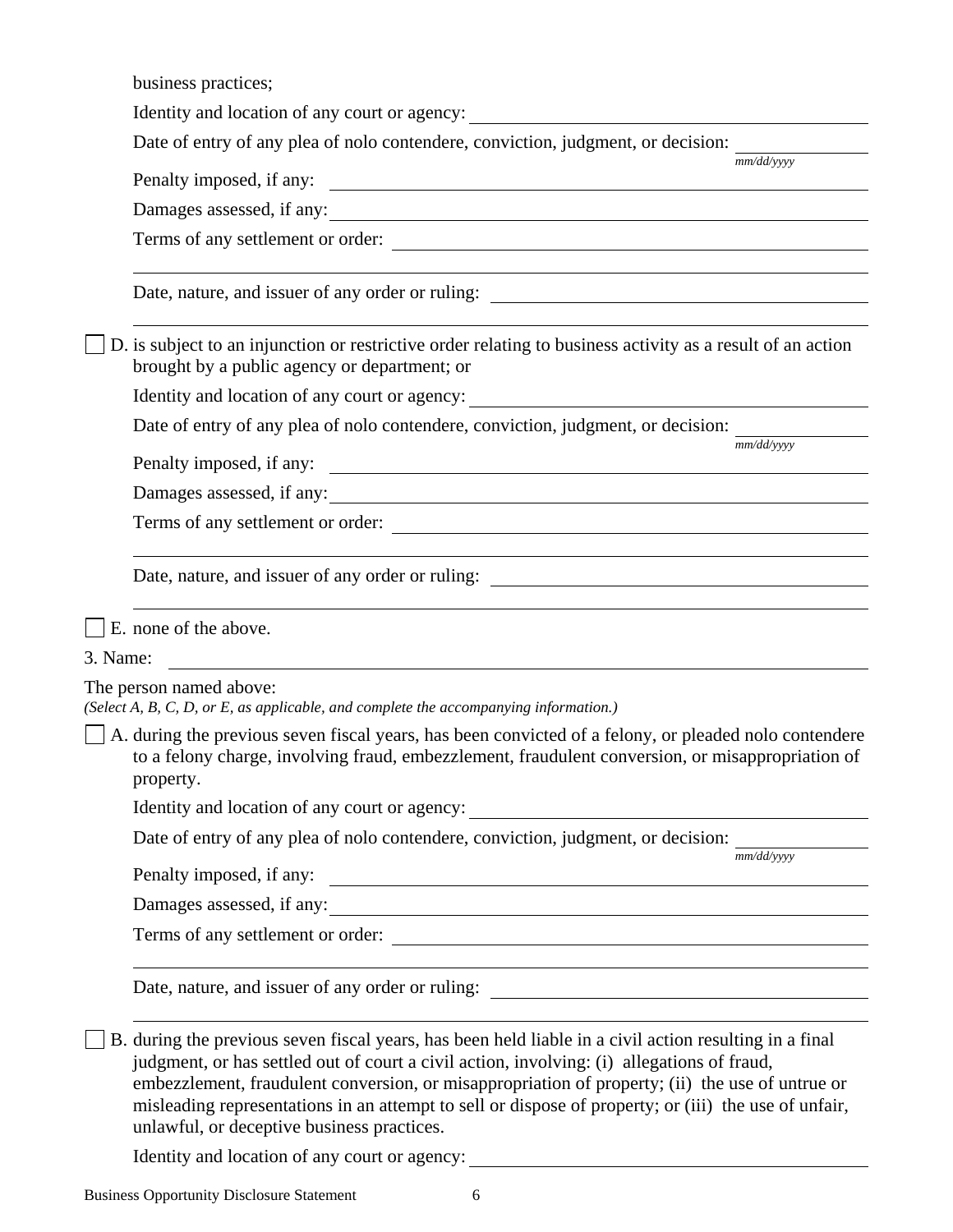Date of entry of any plea of nolo contendere, conviction, judgment, or decision:

*mm/dd/yyyy*  Penalty imposed, if any:  $\qquad \qquad$ Damages assessed, if any: Terms of any settlement or order: Date, nature, and issuer of any order or ruling:  $\mathcal{C}$ . is a party to a civil action involving: (1) allegations of fraud, embezzlement, fraudulent conversion, or misappropriation of property; (2) the use of untrue or misleading representations in an attempt to sell or dispose of property; or (3) the use of unfair, unlawful, or deceptive business practices. Identity and location of any court or agency: Date of entry of any plea of nolo contendere, conviction, judgment, or decision: *mm/dd/yyyy*  Penalty imposed, if any: Damages assessed, if any: Terms of any settlement or order: Date, nature, and issuer of any order or ruling: D. is subject to an injunction or restrictive order relating to business activity as a result of an action brought by a public agency or department. Identity and location of any court or agency: Date of entry of any plea of nolo contendere, conviction, judgment, or decision: *mm/dd/yyyy*  Penalty imposed, if any: Damages assessed, if any: Terms of any settlement or order: Date, nature, and issuer of any order or ruling: E. none of the above. **Bankruptcy or Reorganization** (required by § 51.162) *(To be completed for persons described by § 51.153—Persons listed in the "Names and Addresses" Section above)*  1. Name: Location: During the previous seven years, the person named above has: *(Select A, B, C, D, or E, as applicable, and complete the accompanying information.)*

 A. filed in bankruptcy. Date of filing: *mm/dd/yyyy* 

Any other material fact relating to the filing: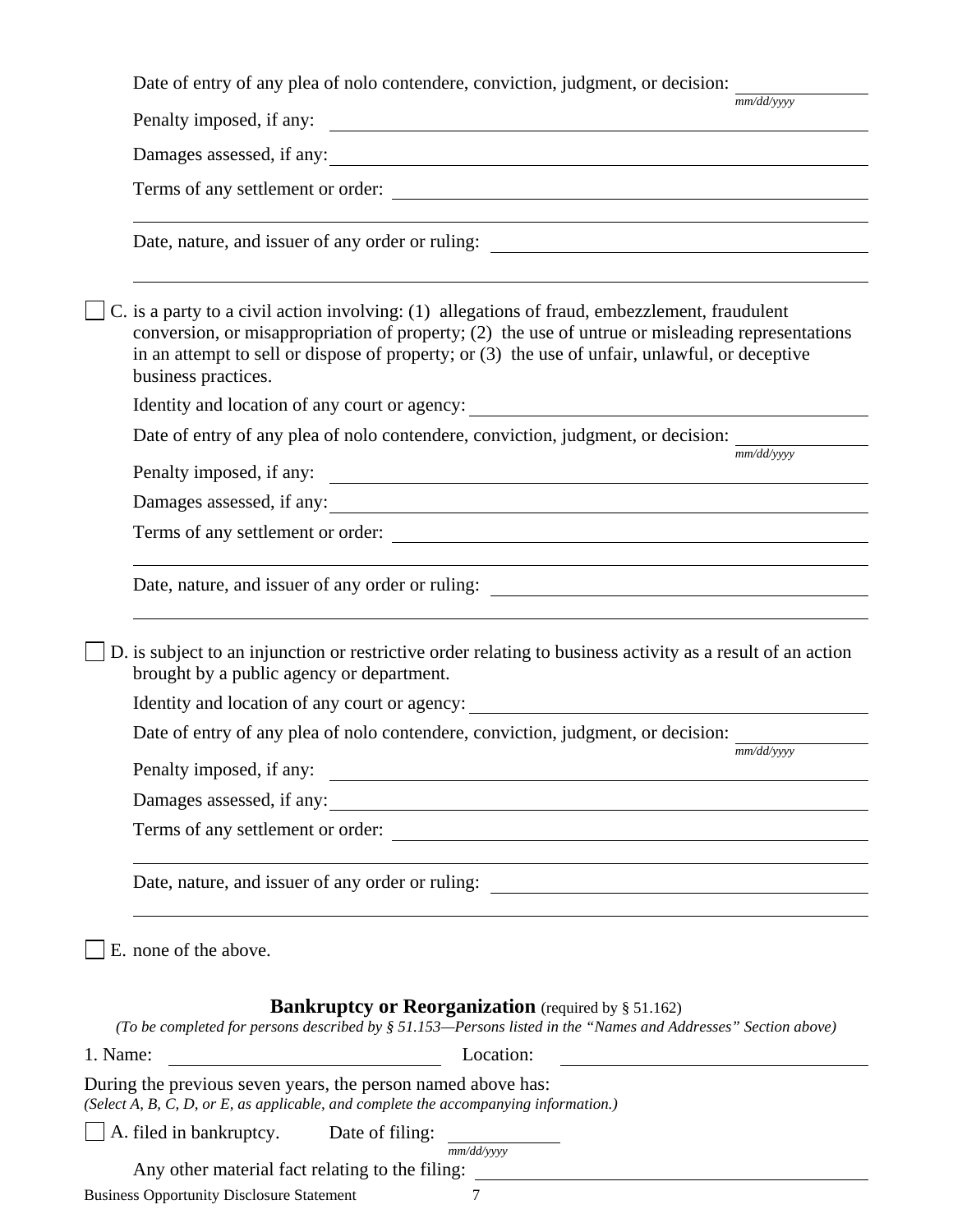| B. been adjudged bankrupt. Date of adjudication:                                                                                                                                                                                                                                                                                                                                                           |
|------------------------------------------------------------------------------------------------------------------------------------------------------------------------------------------------------------------------------------------------------------------------------------------------------------------------------------------------------------------------------------------------------------|
| mm/dd/yyyy<br>Any other material fact relating to the adjudication:                                                                                                                                                                                                                                                                                                                                        |
| C. been reorganized because of insolvency. Date of reorganization:<br>mm/dd/yyyy                                                                                                                                                                                                                                                                                                                           |
| Any other material fact relating to the reorganization:                                                                                                                                                                                                                                                                                                                                                    |
| D. been a principal, director, executive officer, or partner of any other person that, during or not later<br>than the first anniversary of the end of the period the person held the position in relation to the<br>other person, filed in bankruptcy, was adjudged bankrupt, or was reorganized because of<br>insolvency. The name of the person that filed in bankruptcy, was adjudged bankrupt, or was |
| Date of filing, reorganization, or adjudication:                                                                                                                                                                                                                                                                                                                                                           |
| mm/dd/yyyy<br>Any other material fact relating to the filing, reorganization, or adjudication:                                                                                                                                                                                                                                                                                                             |
| E. none of the above.                                                                                                                                                                                                                                                                                                                                                                                      |
| 2. Name:<br>Location:<br><u> 1989 - Johann Barnett, fransk politiker (</u>                                                                                                                                                                                                                                                                                                                                 |
| During the previous seven years, the person named above has:<br>(Select A, B, C, D, or E, as applicable, and complete the accompanying information.)                                                                                                                                                                                                                                                       |
| A. filed in bankruptcy.<br>Date of filing:                                                                                                                                                                                                                                                                                                                                                                 |
| mm/dd/yyyy<br>Any other material fact relating to the filing:                                                                                                                                                                                                                                                                                                                                              |
| B. been adjudged bankrupt. Date of adjudication:                                                                                                                                                                                                                                                                                                                                                           |
| mm/dd/yyyy<br>Any other material fact relating to the adjudication:                                                                                                                                                                                                                                                                                                                                        |
| been reorganized because of insolvency. Date of reorganization:<br>mm/dd/yyyy                                                                                                                                                                                                                                                                                                                              |
| Any other material fact relating to the reorganization:<br><u> 1980 - Jan Stein Stein Stein Stein Stein Stein Stein Stein Stein Stein Stein Stein Stein Stein Stein Stein S</u>                                                                                                                                                                                                                            |
| D. been a principal, director, executive officer, or partner of any other person that, during or not later<br>than the first anniversary of the end of the period the person held the position in relation to the<br>other person, filed in bankruptcy, was adjudged bankrupt, or was reorganized because of<br>insolvency. The name of the person that filed in bankruptcy, was adjudged bankrupt, or was |
| Date of filing, reorganization, or adjudication:<br>mm/dd/vvvv                                                                                                                                                                                                                                                                                                                                             |
| Any other material fact relating to the filing, reorganization, or adjudication:                                                                                                                                                                                                                                                                                                                           |
| E. none of the above.                                                                                                                                                                                                                                                                                                                                                                                      |
| Location:<br>3. Name:                                                                                                                                                                                                                                                                                                                                                                                      |
| During the previous seven years, the person named above has:<br><b>Business Opportunity Disclosure Statement</b><br>8                                                                                                                                                                                                                                                                                      |